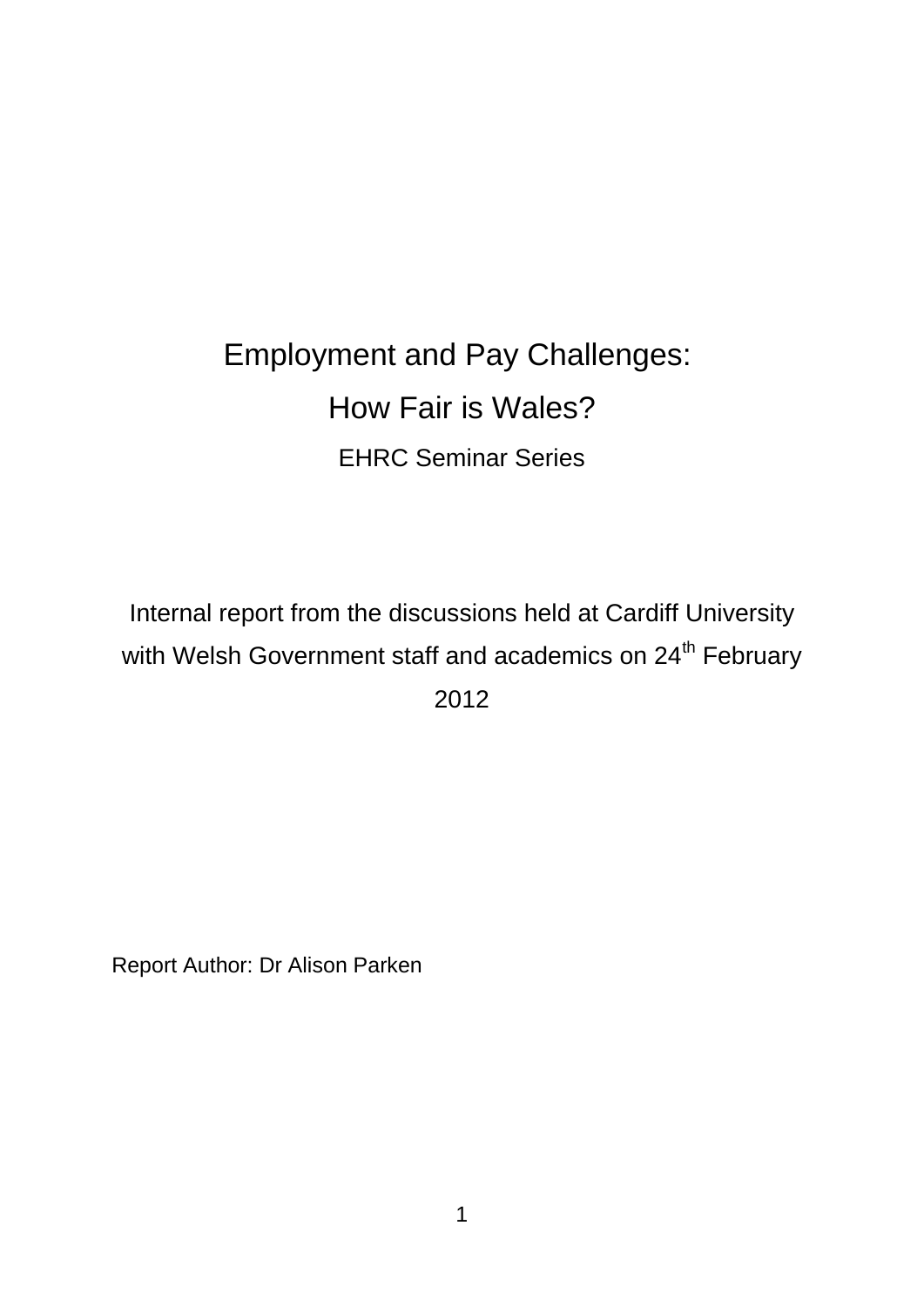'*Economic imbalances and social inequality risk reversing the gains of globalization, warns the World Economic Forum in its report Global Risks 2012'*.

World Economic Forum<http://www.weforum.org/issues/global-risks> (viewed 28th February 2012).

'*Social mobility is higher in societies with smaller income differences between rich and poor.*

*London School of Economics researchers and the OECD demonstrated separately that social mobility in Britain is worse than in comparable rich market democracies*

*The widely respected Institute for Fiscal Studies (IFS) commented in a comprehensive review of the academic literature: "[it is] likely to be very hard to increase social mobility without tackling inequality.''* 

The Equality Trust Research Digest: Social Mobility. Issue 4, 2012 <http://www.equalitytrust.org.uk/node/653> (viewed 28th February 2012)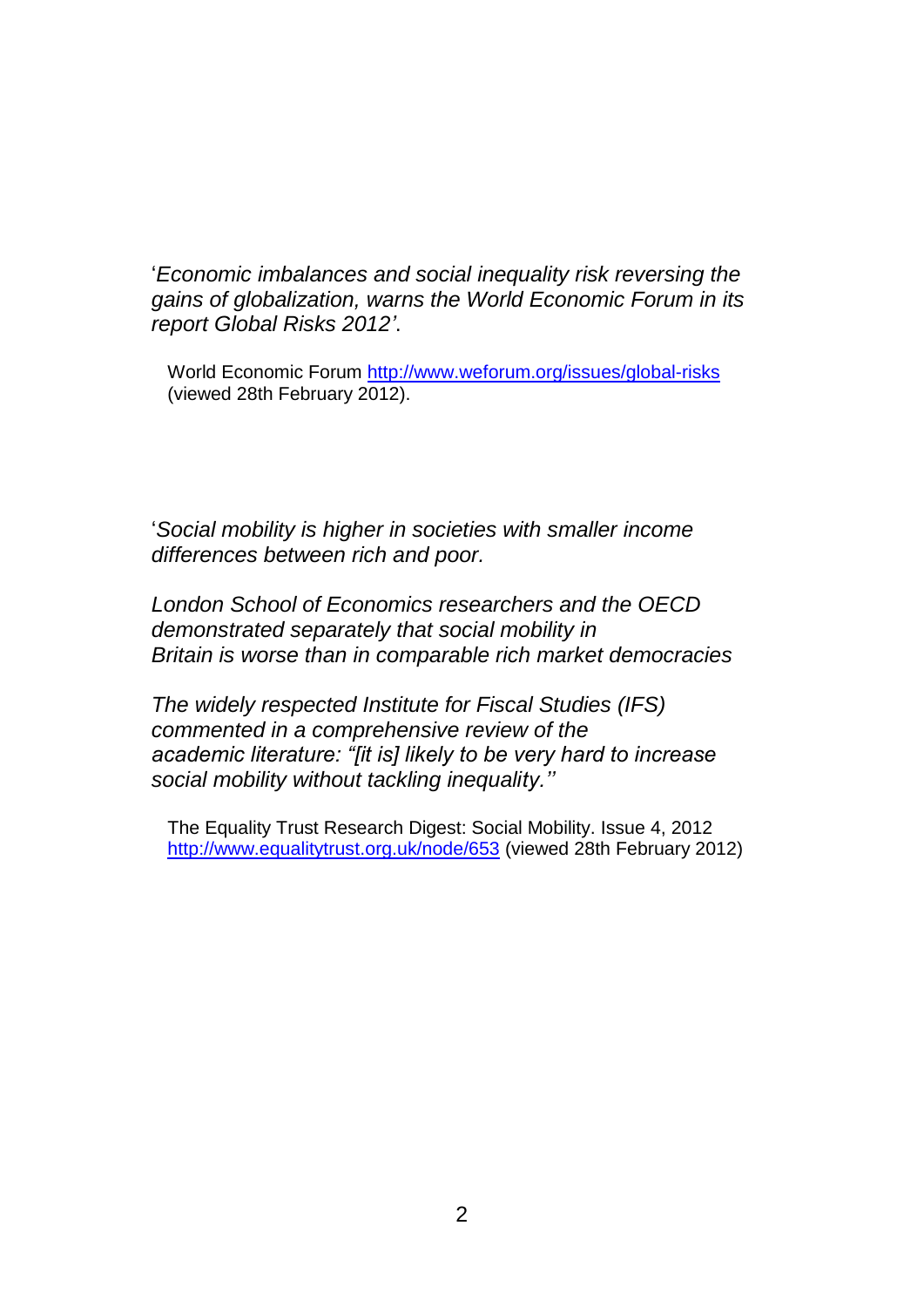### Introduction

The EHRC Wales is interested in facilitating discussion of policy approaches to employment and pay based upon the findings from the two reports 'An Anatomy of Inequality in Wales' (Davies. et.al. 2011) and 'How Fair is Wales (Bevan Foundation, 2011). The first of these provided an integrated socio-economic study of education, employment, earnings, income, and wealth differentials within the Welsh population and informed discussion in the latter.

The 'Anatomy of Inequality for Wales' report 'mirrored' the analysis of undertaken for the UK as a whole by National Equality Panel (Hills et.al. 2010). It connected the distribution of economic outcomes to social difference on the grounds of gender, disability, age and ethnicity to consider inequality:

*….. [both] between* and *within* equality groups. … to …. show when intersections of economic resources and dimensions of social difference combine to produce specific forms of advantage and disadvantage in economic outcome. Together these reviews represent a turn, or perhaps return, to investigating the material consequences of difference (Parken, Joll, and Wass in Davies et.al. 2011: p155).

People from social housing, people with Bangladeshi or Pakistani heritage, and people with disabilities were found to have poorest outcomes in education, leading to poor outcomes in employment and pay. Older people with lower education and skills were seen to be at considerable disadvantage in the labour market. Within all the *groups* at most disadvantage economic outcomes were worse for women in comparison to men (Davies et.al 2011).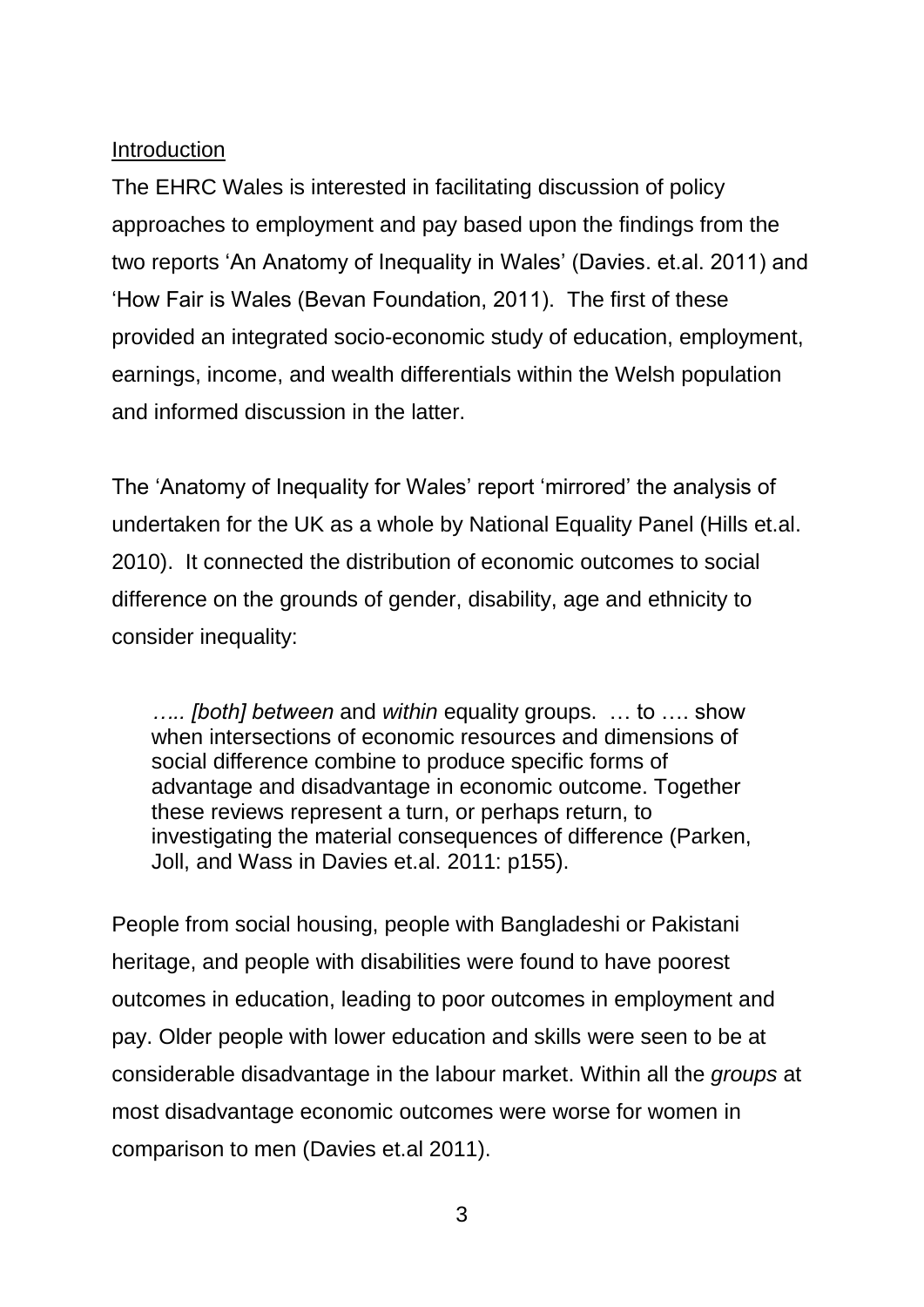Within the context of recession, reduction in public sector spending and welfare reform, academics and policy makers came together for 'thinking space' at a seminar hosted by Cardiff University School of Social Sciences, to further consider the data and policy implications of the two reports. Inputs from academics were followed by discussion regarding routes for policy consideration and further research.

Presentation slides have been made available. This brief report summarises the discussion and considers emerging issues.

# Research Presentations

Professor John Hills, [Centre for Analysis of Social Exclusion \(CASE\)](http://www2.lse.ac.uk/researchAndExpertise/Experts/departments.aspx?dept=11) , London School of Economics and Chair of the National Equality Panel (NEP), reviewed the policy challenges set out by 'An Anatomy of Inequality in the UK' (Hills et.al 2010). These can be summarised as the need to address:

- How early identifiable disparities in educational outcomes for disadvantaged groups widen over the lifetime
- The increasingly deleterious position of young people in the labour market
- The increasing use of poorly paid low-hours part time work in occupations were women predominate
- How gender inequalities 'trump' the operation of markets to militate the positive effects that should be associated with 'credentialism' in regard to women's career progression
- The increasingly deleterious employment position of people with disabilities in comparison to 10 and 20 years ago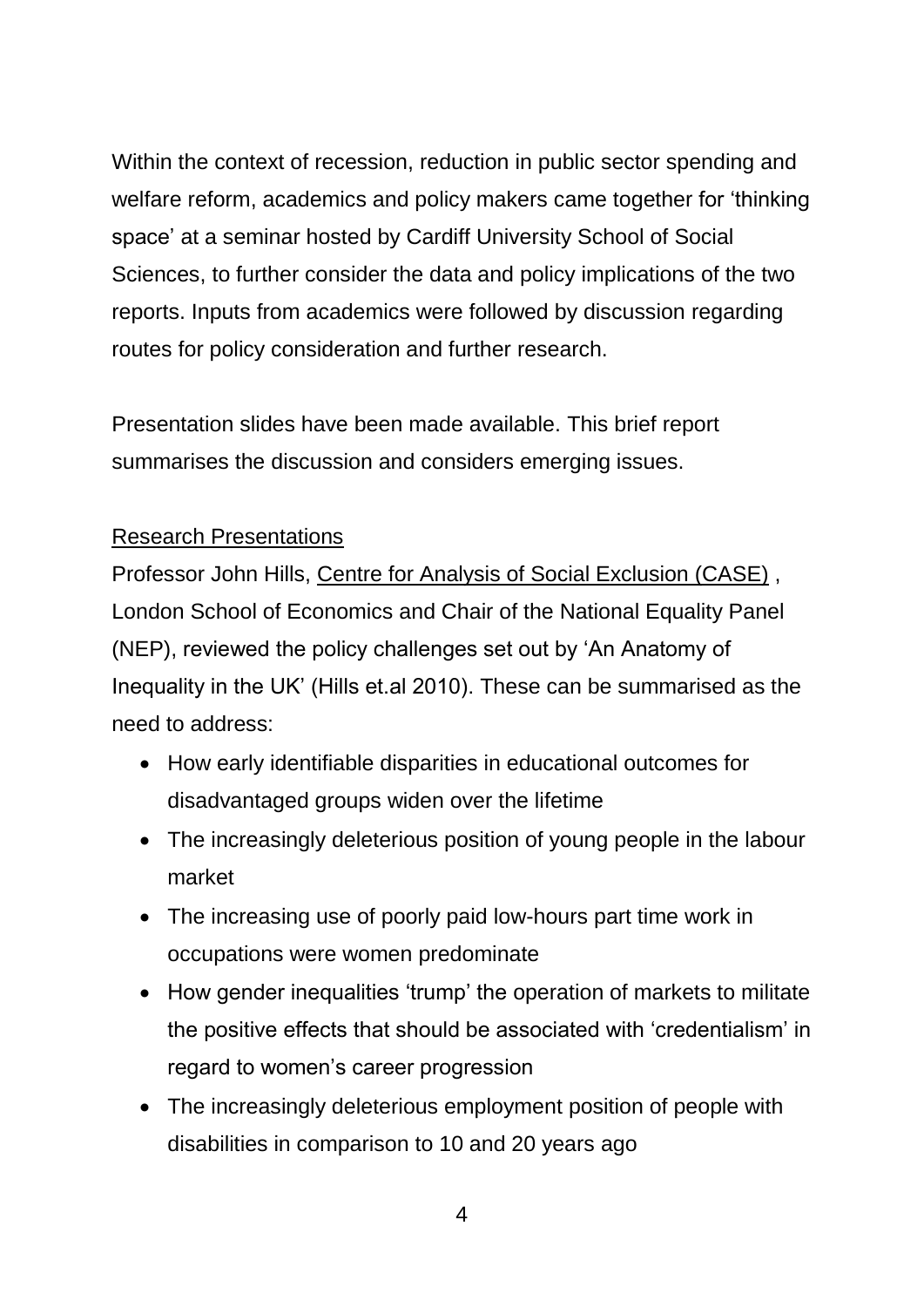- Households in the lower deciles of income who are losing a higher proportion of income than those in middle and higher deciles following reductions in social transfers and increases in tax.
- The growth rate of disparity between the most and least wealthy households; rate of difference in household wealth in the 1970s was 3:1 but is now 4:1
- Anticipate the 'congealing affects' of stagnated social mobility of the increasing inequalities between and within groups.

Professor Phil Brown, from the [ESRC Centre on Skills, Knowledge and](http://www.cf.ac.uk/socsi/research/researchcentres/skope/index.html)  [Organisational Performance \(SKOPE\),](http://www.cf.ac.uk/socsi/research/researchcentres/skope/index.html) Cardiff University, discussed findings from continuing research on the future of labour markets within globalisation. He reflected on the accepted idea within Human Capital theory that an increase in higher value work within emerging 'knowledge economies' associated with increased education and skill levels, would, by default, create more and better jobs and as a consequence solve social inequalities.

His main observations were that emerging global economics such as India and China are producing tens of millions of graduates per year so that 'knowledge work' is no longer the preserve of western developed countries. Higher levels of education and skills are no longer sufficient in themselves, as global employers are looking for intense sustainable creative performance from their highly qualified employees, and that all countries are trying to 'house' industries that can attract and retain 'clusters' not only of industries but of these highly sought 'talents'. Wales' has a low wage, low skilled weak demand economy. How will it compete?

5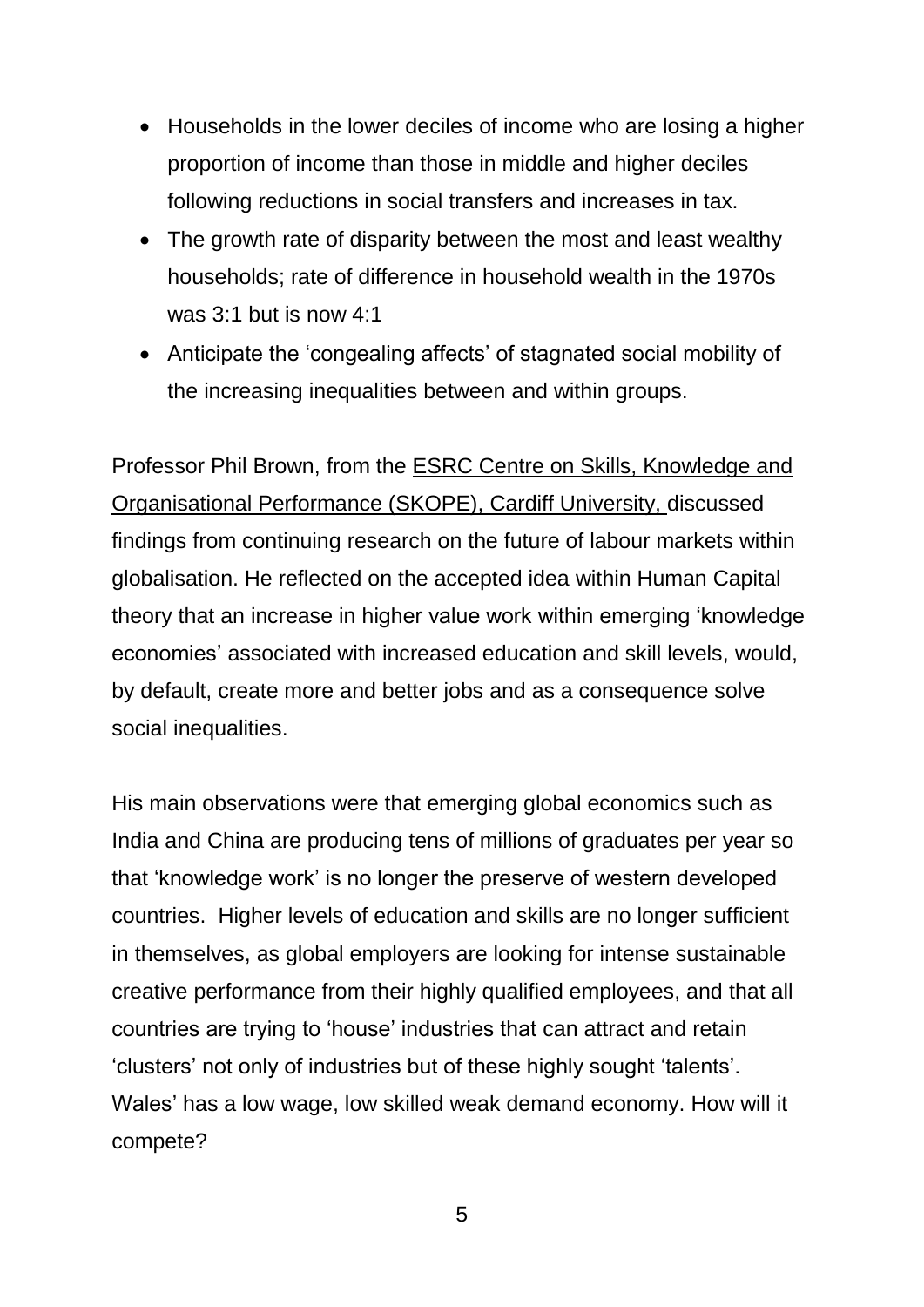Dr Alison Parken, Cardiff University Associate and freelance researcher, discussed the Welsh 'Equal Pay Duty', which will require public authorities to collect and analyse the distribution of employee jobs by gender for grade, occupation, employment contract and pay. This will include examining why permanent part time jobs are disproportionately offered in gender typical 'women's occupations' in the public service. She presented data on the disparity in the distribution of full time jobs between men and women in the Welsh Public Sector, and the consequences for women's income of part time contracts.

She discussed qualitative research which had found that many part time women regularly exceeded their contracted hours but did not receive overtime pay, had no caring responsibilities and would have liked full time jobs but found that these contracts were not made available in their jobs.

The availability of employer data on occupations, contracts and pay is more meaningful than aggregate labour force data for addressing pay inequalities and it is hoped that by collecting this data under the requirements of Wales' *Equal Pay Duty*, issues of job quality and work organisation in public services can be addressed.

#### Overview of discussions.

The presentations and discussions provided welcome 'thinking space' and there was enthusiasm for further discussion events.

The data provides huge policy challenges, which can seem overwhelming. There is a need to better understand the intersections of social marginalisation with the reproduction of economic inequality within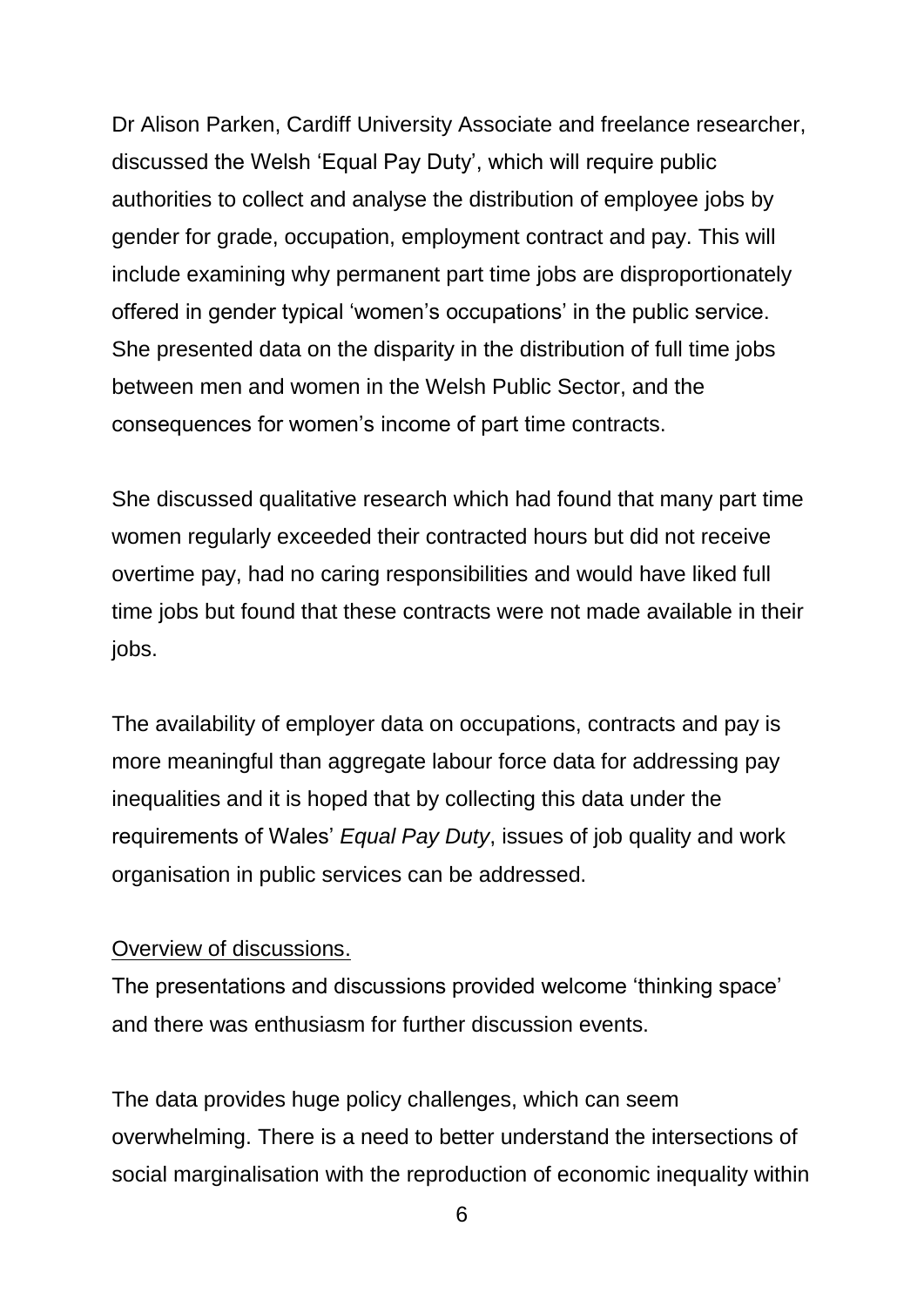the lifecycle and over generations. Policy options need to be based on an understanding of how ethnicity, disability, gender and age increase the likelihood of experiencing poverty (or no/low employment and earnings) and how these social dimensions affect routes out of poverty (marginal employability low pay).

The Welsh Labour market is over-identified with low pay, and if the recommendations of the Low Pay Commission on minimum wage rates in October 2012 call for an increase, this may be highly beneficial for women and their families as they are much more likely to work at or below minimum wage rates than men (ONS: 2008). An assessment of the contention that such increases affect competition or result in job losses is needed.

It was noted that higher level graduates were absorbed into the Welsh labour market pre-recession but a gender analysis shows uneven distribution by gender and occupational class:

The number of 'top jobs' in Wales grew significantly between 2001 and 2006 (Statistics Wales, 2007), with women gaining an almost equal share of the 23,000 new 'Manager and Senior Official' positions and the majority of the 13,000 'Professional' and 25,000 'Associate Professional and Technical' jobs (Statistics Wales, 2007, p. 4). …. However, women took over two thirds of the newly created 15,000 jobs in 'personal services' (Statistics Wales, 2007). …. the Statistics Wales review of job quality notes that there has been 'a shift away from machine based jobs, [and a] shift towards working with people' (Statistics Wales, 2007, p. 3). (From Parken and Rees 2011, p123).

A post- recession analysis of new jobs by occupation, class and gender is required needed.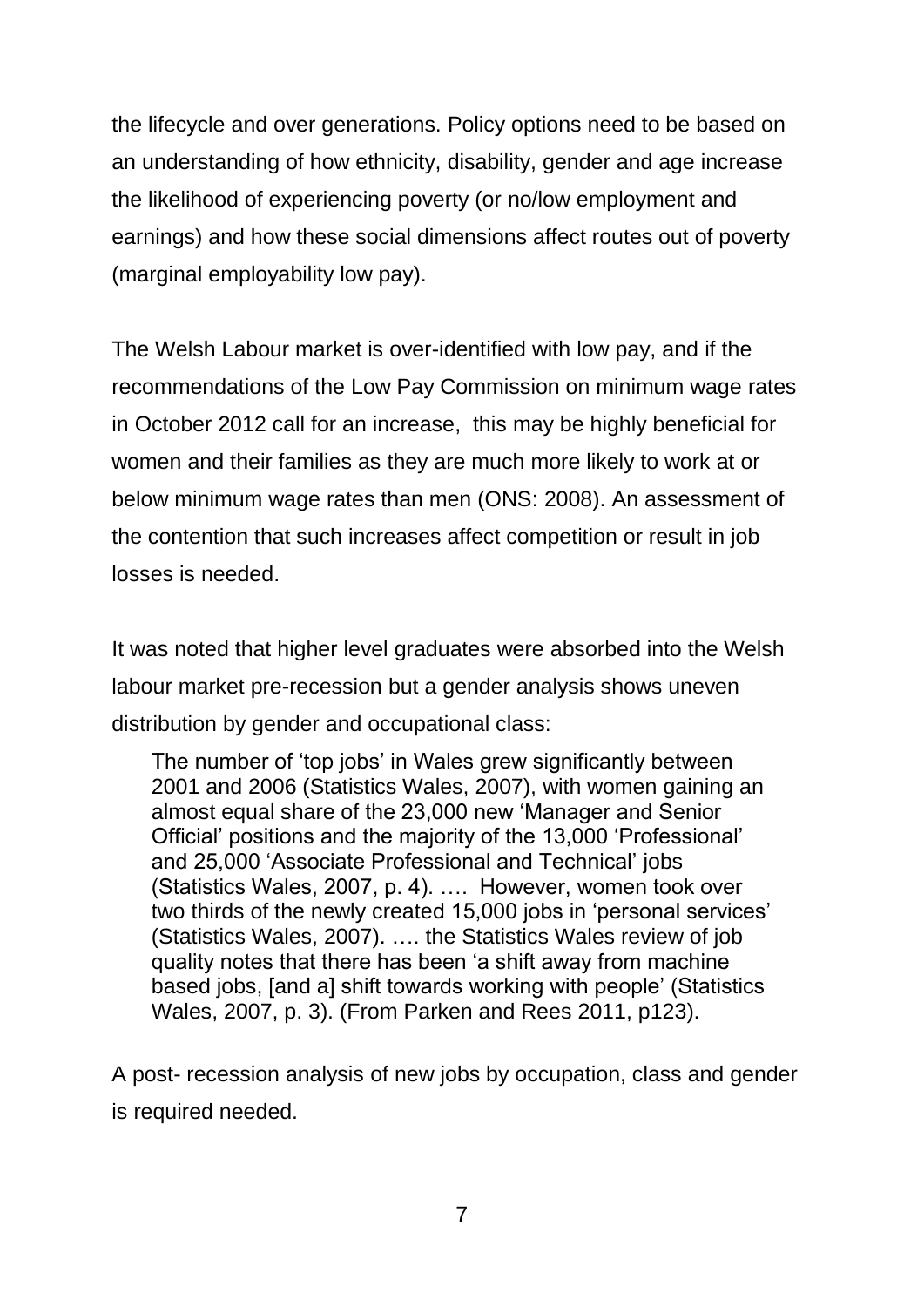The discussions considered quality of life for lower earners, wellbeing and societal cohesion – wealth gaps are lower in Wales than the UK overall (90 times household wealth between the top and bottom deciles as opposed to 100 times for UK as a whole). Nevertheless the scale of inequality n Wales is large and growing.

The discussion considered policy responses at several levels: how to attract higher earners ('the talent'), lock products and services into global value chains, and specialise in areas that capitalise on current or attainable skills; and to focus on ameliorating the position of the most economically marginalised y increasing participation in any kind of work.

Another response could be increasing job quality, and the numbers of people in the middle of the occupational structure – in skilled professions and jobs. Should the UK and Wales seek to return to being the 'workshop of the world' as knowledge work is done elsewhere? A highly technically skilled manufacturing workforce would be one approach to take. However, such jobs will be quickly occupied by those currently advantaged socially and economically; policy levers would need to ensure new jobs (such as those in the green economy) do not become 'typed', so that women, disabled, older people and those from marginalised ethnic groups were also skilled and could 'see themselves' in such jobs.

The debates resulted in the raising of a number of outstanding research questions, better understanding of which may lead to the development of focused policy responses to employment and pay challenges:

• Is there a Cardiff effect (in the data - like the London effect);

8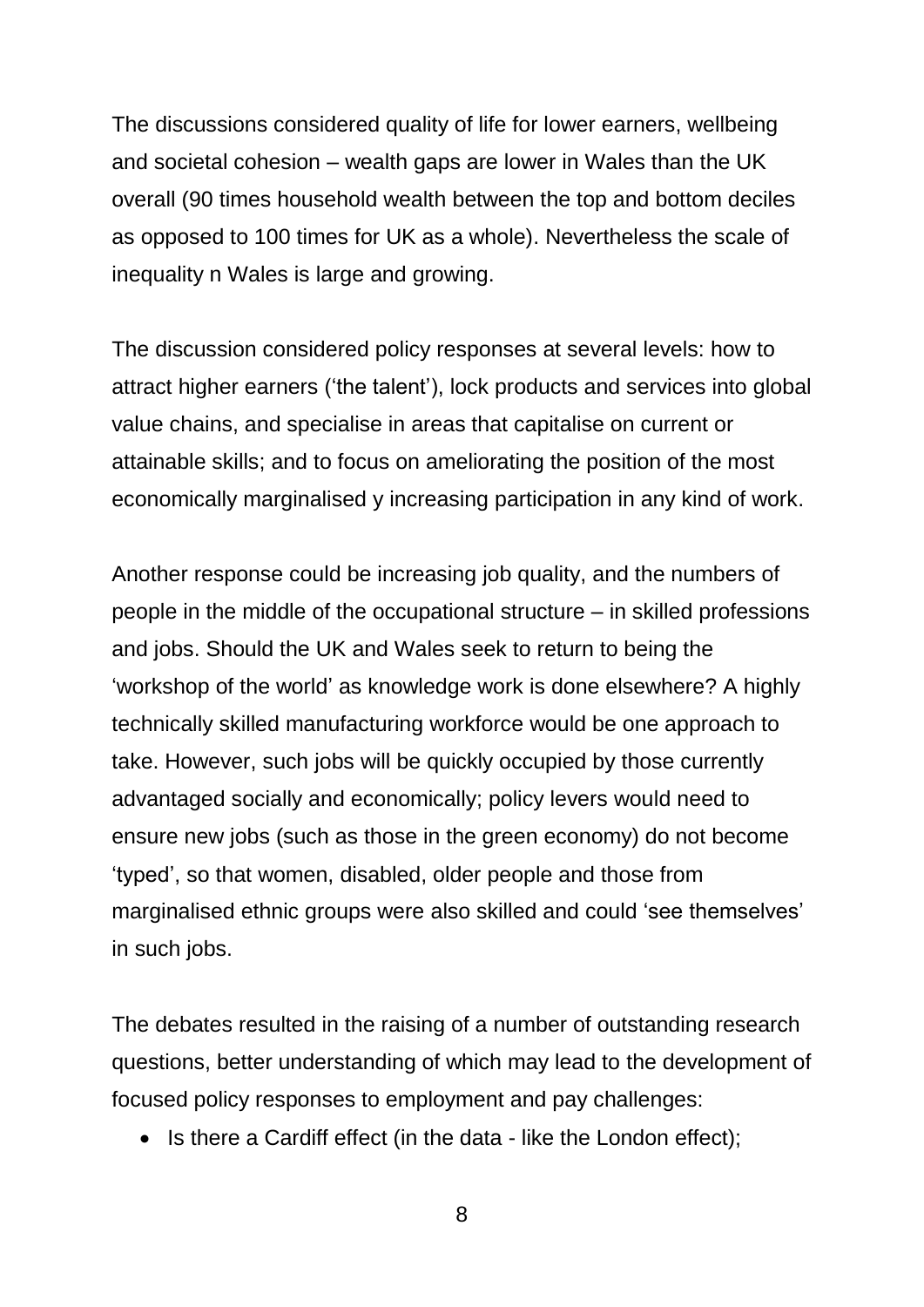- What is relationship between inequalities and wellbeing (following Pickett and Wilkinson)?;
- Has devolution made a difference to inequalities?
- Who is paying for the crisis in Wales?
- If women only benefit from career progression if they are highly educated and in the public sector in the UK, what is the pattern in Wales?
- What is the dividend of high numbers of self employed among Pakistani and Bangladeshi - in context of recession?
- Can labour markets compensate for inequalities?
- Do we have digital Taylorism coming to Wales?
- Is youth unemployment one of the worst forms of inequalities we face in Wales?

## **Conclusions**

Based upon the discussions and the evaluation forms the following conclusions can be drawn. There was a large degree of consensus and very little disagreement on the data itself. Discussion tended to revolve around the implications of the data and whether or not particular problems could be identified. Concerns were raised around the need to identify the drivers of inequality, to achieve clarity on what is a cause and what is a symptom. By discussing the implications of data we can identify whether a policy intervention is required and if so what. Current policy approaches could be scrutinised in light of the research.

Future discussions could focus upon specific challenges - perhaps selected from the Welsh Government's equality objectives.